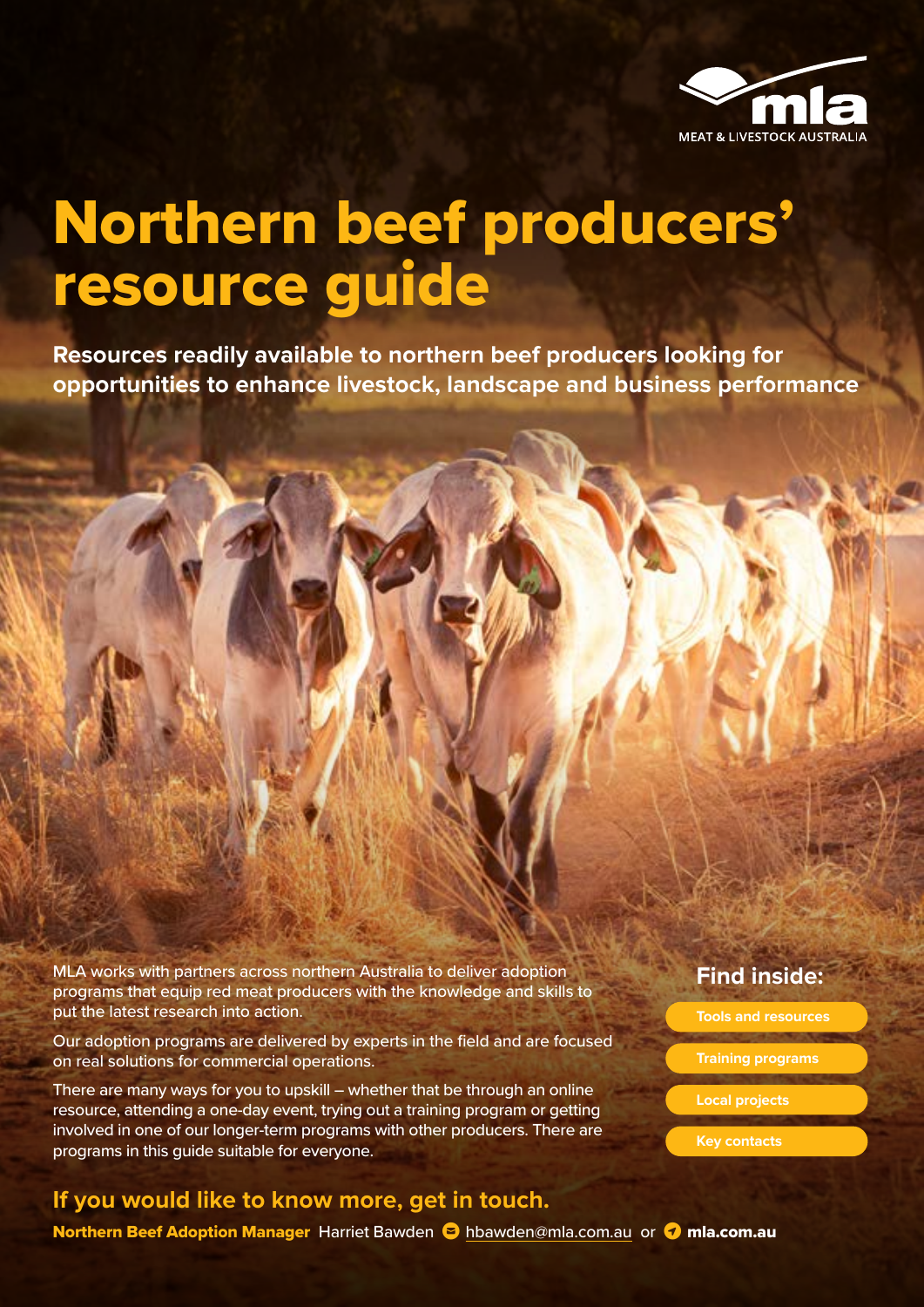## about what's happening in your region Learn

#### **C** Attend a BeefUp forum

Tom Price Kidman Springs Tennant Creek BeefUp forums provide an opportunity for northern Australian beef producers to get together to hear about the latest onfarm research and technologies and connect with others in the industry. With the input of regional working groups, every event is tailored to feature topics and speakers with local significance.

**[mla.com.au/beefup](https://www.mla.com.au/beefup)**

#### **B** Sign up for MLA updates

*The Weekly* delivers industry news, market information and on-farm tips and tools to your inbox every Friday. It's a onestop-shop for the latest red meat industry information.

#### **[mla.com.au/enews](https://www.mla.com.au/enews)**

*Feedback* magazine is the red meat industry's quarterly journal, available in hard copy and online. *Feedback* features practical, seasonal on-farm information and the latest industry innovations.

**[mla.com.au/feedback](https://www.mla.com.au/feedback)**

#### **C** Access MLA's market reports

Access weekly reports and analysis on livestock markets

Winton

**Georgetown** 

Blackall

beefup

**Clermont** 

Goondiwind

and trends around Australia. Information on export and international markets is also available. Use the interactive market tool to find exactly the data you're after.

**[mla.com.au/prices-markets](https://www.mla.com.au/prices-markets)**

#### 2 Connect with your Regional Beef Research Committee

MLA consults with regional groups to help guide research, development and adoption (RD&A)



activities. In northern Australia, there are 11 regional committees who provide grassroots input into this process via The North Australia Beef Research Council (NABRC).

**[nabrc.com.au](https://www.nabrc.com.au/)**

#### **S** Tune in to a FutureBeef webinar

FutureBeef shares practical tools, technical insights and relevant, timely advice for the northern beef industry. Join one of FutureBeef's popular webinars or sign up to the monthly e-newsletter.

Q

**[futurebeef.com.au](http://www.futurebeef.com.au)**

#### You might also be interested in the following networks:

[Leucaena Network](https://www.leucaena.net/) C [Carbon Neutral Grazier Network](https://www.surveymonkey.com/r/T2JWMRR) C [Pasture Dieback Industry Network](https://www.surveymonkey.com/r/DAFPastureDiebackIndustryNetwork)



**[mymla.com.au](https://mymla.com.au)**

#### Your gateway to MLA products and services

**myMLA is a customised online dashboard showing content just for you, including weather, news and market reports. It also has a single sign-on feature for your accounts.**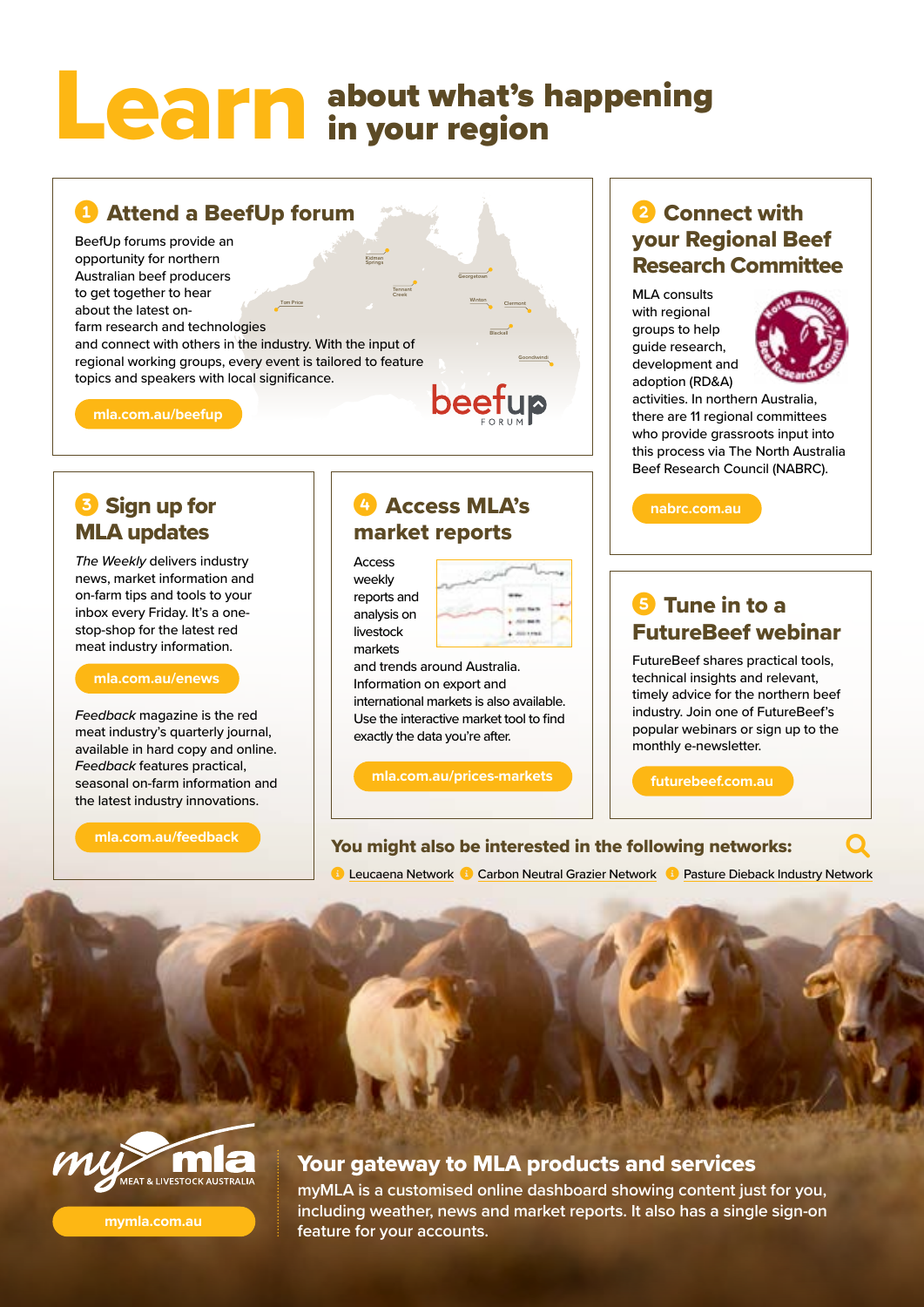## yourself and your employees Upskill

#### Events and training ti<br>Ca

Find details of all planned events [and](https://www.mla.com.au/events)

training courses on the MLA events **calendar.**



#### **Q** Start with BredWell FedWell

Bred Well Fed Well workshops teach producers about using genetics and feed management to improve reproductive performance and herd productivity.

Attend a one-day workshop to:

- better understand how you can use estimated breeding values (EBVs)
- analyse and plan a genetics and nutrition regime suited to your enterprise and supply chain
- partake in practical sessions on condition scoring, feed budgeting and bull selection.

#### bredwell fedwell

**[mla.com.au/bredwellfedwell](https://www.mla.com.au/bredwellfedwell)** 

## **3** Try out **C** The toolbox

MLA's free e-learning platform, The Toolbox, offers a flexible way for producers to expand their knowledge, anytime and anywhere. You can choose from a range of packages, each of which take between 15 to 20 minutes to complete and can be done at your own pace.

**elearning.mla.com.au**

#### **2** Participate in EDGE programs

MLA's EDGEnetwork offers practical one to three-day group workshops to help producers expand their knowledge and develop skills across a range of areas. There are six courses currently available:

- Business EDGE provides essential financial management training to explore and identify opportunities to improve business efficiency and profitability.
- Business EDGE Young Guns gives up-and-coming producers an opportunity to build their skills and confidence to manage a modern agricultural business.
- **Breeding EDGE** is designed to help beef producers evaluate how their breeding program is currently performing and to consider opportunities for improvement.
- Nutrition EDGE provides a comprehensive look at ruminant nutrition to assist producers to better match pasture and feed options to their livestock needs.
- **Grazing Fundamentals EDGE** gives producers a broad understanding of the environment in which they operate and the core principles behind successfully maintaining grazing land condition and long-term productivity.
- **Grazing Land Management EDGE** takes a deeper dive into grazing land management for different regions.

**[mla.com.au/edge-network](https://www.mla.com.au/edge-network)**



#### C<sub>1</sub> Check out MLA resource hubs and management guides

With a wealth of information from feedbase to genetics and nutrition, these pages are the perfect starting point for information-seekers to find everything in one place.

**[mla.com.au/resource-hubs](https://www.mla.com.au/resource-hubs)**

#### **6** Look for seasonal resources through the Northern Australia Climate Program

Get in touch with your local 'Climate Mate' or Drought Hub and sign up to the weekly forecast.







#### A series of resource hubs containing relevant on-farm topics

**Learn how better breeding values can help you accelerate your herd's productivity:**



**See the benefits of strategic phosphorus (P) supplementation for a healthy and productive herd:** 

**[genetics.mla.com.au](https://genetics.mla.com.au) [mla.com.au/phosphorus](https://www.mla.com.au/phosphorus) [mla.com.au/leucaena](https://www.mla.com.au/leucaena)**



**In the right place, leucaena can provide valuable feed for cattle see if it's right for you.**